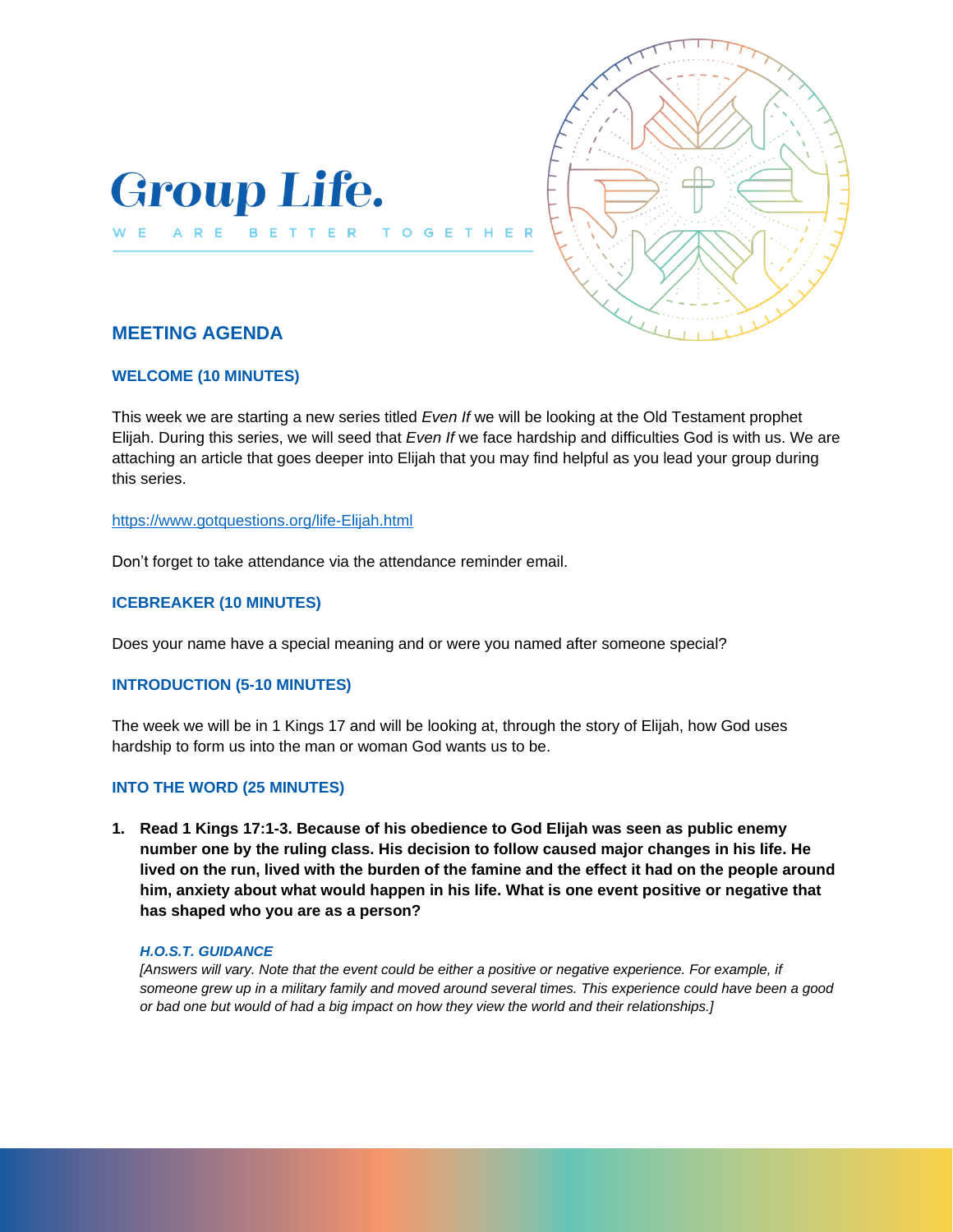

**2. Read 1 Kings 17:3-7, Exodus 16:13-15, Psalm 23:1-3, and Matthew 6:11, 25-33. What sticks out to you about how God cares for his people from these passages? How does that shape the way you see God in your life?**

TO

 $\mathbf{G}$ E

#### *H.O.S.T. GUIDANCE*

**Group Life.** 

WE ARE BETTER

*[Answers will vary. In 1 Kings 17, we see that in spite of the famine that was taking place in the land and the burden Elijah must have been feeling God cared for his well-being. God made sure that Elijah found rest and was fed. Elijah learned the importance of complete dependence on God. In Exodus 16, God shows this same care for the nation of Israel as they make their way through the desert. In Psalms, we see that the Lord is our shepherd and he knows when we need rest and wants to restore our souls even if don't realize that we need it. In Matthew, we see that we are to pray that God would give us our daily bread to sustain us along with the understanding that if God cares for the birds of the air and the lilies of the field, he also will care for us.]*

*3.* **Read 1 Kings 17:8-16 and Proverbs 3:5-6. Where do you see Elijah and the widow trusting God? What connection do you see between courage and trust and how may that look in your lives today?**

#### *H.O.S.T. GUIDANCE*

*[Answers will vary. Note that Sidon was the home of Jezebel King Ahab's wife and a fierce enemy of Elijah and God. Elijah had to trust God in traveling to a place that could lead to his death. He also had to trust that*  God would come through and provide for the widow and her son. The widow was at the point of giving up *but had to trust Elijah and his God to provide for all three of them. Trusting God is not always easy and sometimes requires us to step out into something unknown or hard. We see regardless of what the situation is when we are stepping in line with God, He will provide! Sometimes His provision looks different than our expectations or timing but He will still provide.]*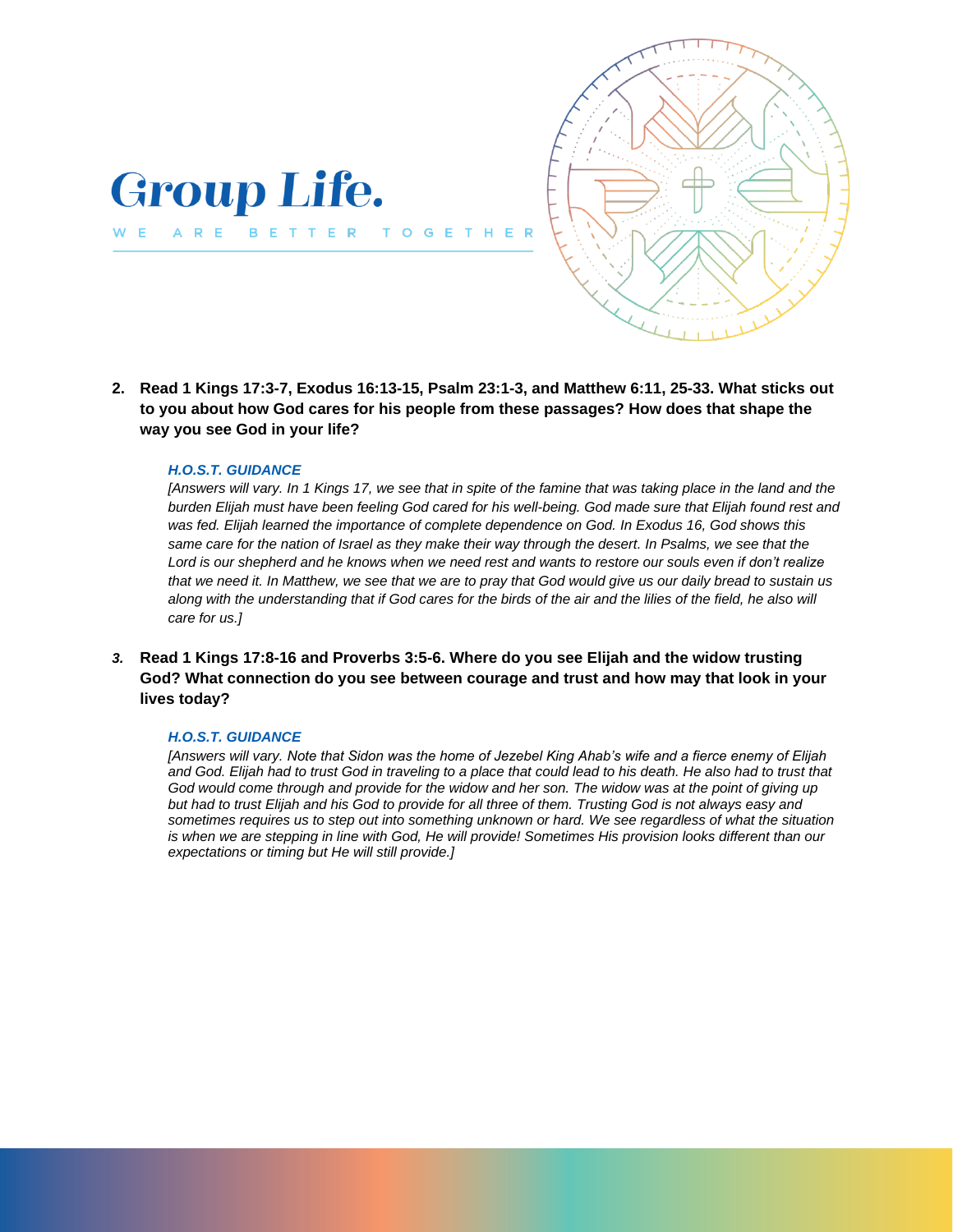

BETTER

 $T<sub>0</sub>$  $\overline{G}$ 



# **APPLICATION (25 MINUTES)**

WE ARE

*1.* **Read 1 Kings 17:17-23 and Hebrews 11:1-3. Elijah faced an impossible situation with the death of the widow's son. But God, "listened to the voice of Elijah. And the life of the child came into him again, and he revived." What would your prayer life look like if you had faith that God would listen to your voice when you prayed?**

#### *H.O.S.T. GUIDANCE*

*[Answers will vary. Hebrews speaks about faith being both assurance and conviction. God takes what is "unseen" to us, and makes things that, later on, we can see. Although Elijah faced doubts and didn't know what God was doing in this situation, he sought the Lord with conviction. This led the widow to a genuine belief in God and renewed Elijah's faith. How exciting is it that God hears us when we pray and is looking out for our best interests according to his will! May we be eager to go to him with assurance and conviction.]*

- **2. Read 1 Kings 17:24. The widow acknowledges Elijah as a man of God because she saw firsthand his character and how God worked through him. These characteristics included:**
	- **Allowed pain to shape him**
	- **Depended completely on God rather than self-reliance**
	- **Was courageous when things "dried up"**
	- **Trusted in making hard choices**
	- **Had Faith for the impossible to happen**

**Of the characteristics listed, which one do you want to work on this week?** 

#### *H.O.S.T. GUIDANCE*

*[Answers will vary. Elijah was led by the brook of Cherith. Cherith means to cut down or cut off. His time there allowed for restoration. He allowed his pain to shape him. He relied on the birds to provide food for him daily. When the brook dried up, Elijah displayed trust in God had forced him to be courageous when he was*  called to Sidon a very dangerous place to travel to. He trusted in God's provision even when everything felt *hopeless because of the drought for the widow her son and him. Elijah had faith in the midst of his doubts when asking the Lord to bring the widow's son back to life.]*